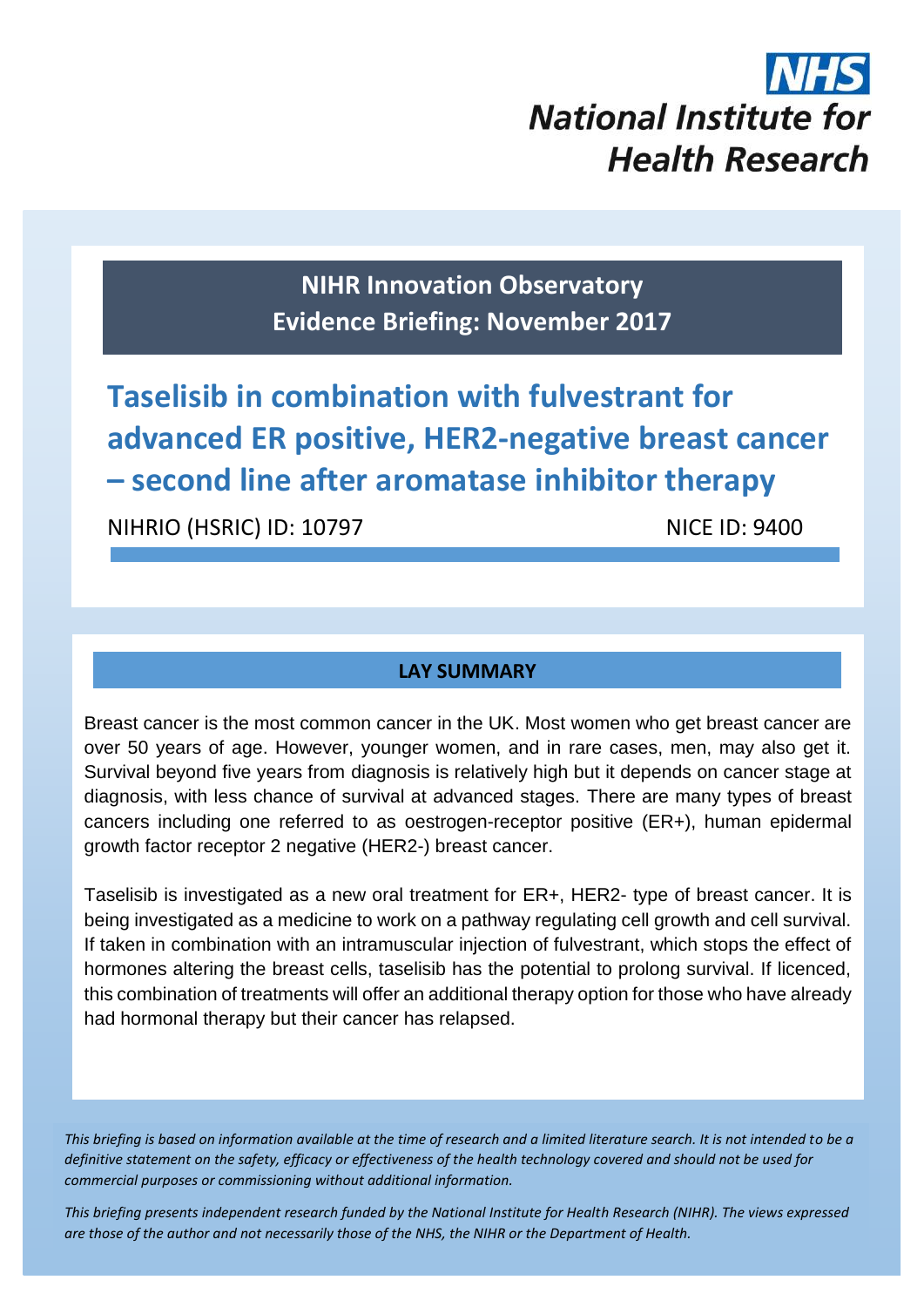#### **TARGET GROUP**

Breast cancer; postmenopausal women with estrogen receptor (ER)-positive, human epidermal growth factor receptor-2 (HER2)-negative, PIK3CA-mutant, unresectable, locally advanced or metastatic breast cancer – second line after recurrence or progression during or after an aromatase inhibitor (AI) therapy; in combination with fulvestrant.

#### **TECHNOLOGY**

#### **DESCRIPTION**

Taselisib (GDC0032, RG7604), a new molecular entity (NME), is under development for the treatment of advanced or metastatic solid tumoursincluding metastatic hormone receptor-positive and negative breast cancer.<sup>1</sup> Taselisib is [a phosphoinositide 3-kinase](https://en.wikipedia.org/wiki/Phosphoinositide_3-kinase) (PI3K) enzymes inhibitor and acts by selectively inhibiting PIK3CA and its mutant forms in the PI3K/Akt/mTOR pathway. The PI3K/Akt/mTOR pathway is an intracellular signalling pathway important in regulating the [cell cycle,](https://en.wikipedia.org/wiki/Cell_cycle) which resultsin tumour cell apoptosis and growth inhibition in PIK3CA-expressing tumour cells. By specifically targeting PI3KCA, taselisib selectivity inhibits PI3K over other kinases and inhibited activation of downstream signalling components in the PI3K pathway. This leads to cell cycle arrest and apoptosis.<sup>2</sup>

In the phase III clinical trial, taselisib is administered orally at a dose of 4 mg once a day beginning at Cycle 1, Day 1 and fulvestrant 500 mg intramuscular (IM) injection at Cycle 1, Days 1 and 15, and then on Day 1 of each subsequent 28-day cycle until disease progression, unacceptable toxicity, or study termination. 3

Taselisib does not currently have Marketing Authorisation in the EU for any indication.

Taselisib is currently in phase III for metastatic breast cancer and phase II/III for the treatment of squamous non-small cell lung cancer. 4

#### **INNOVATION and/or ADVANTAGES**

If approved, taselisib in combination with fulvestrant will offer an additional treatment option for patients with unresectable, locally advanced or metastatic breast cancer after recurrence or progression during or after an aromatase inhibitor (AI) therapy.

#### **DEVELOPER**

F. Hoffmann-La Roche Ltd

# **PATIENT GROUP BACKGROUND**

Breast cancer arises from the tissues of the breast and most commonly originates in the cells that line the ducts. There are several types of breast cancer described according to the receptors expressed on the surface of tumour cells, stage of diagnosis, and rate of growth.<sup>5</sup> Breast cancers with receptors for the hormone oestrogen are called oestrogen-receptor positive or ER positive breast cancer. About 70% of breast cancers are ER positive.<sup>6</sup> Human epidermal growth factor receptor 2 (HER2) is a member of the epidermal growth factor receptor family having tyrosine kinase activity.<sup>7</sup> HER2 are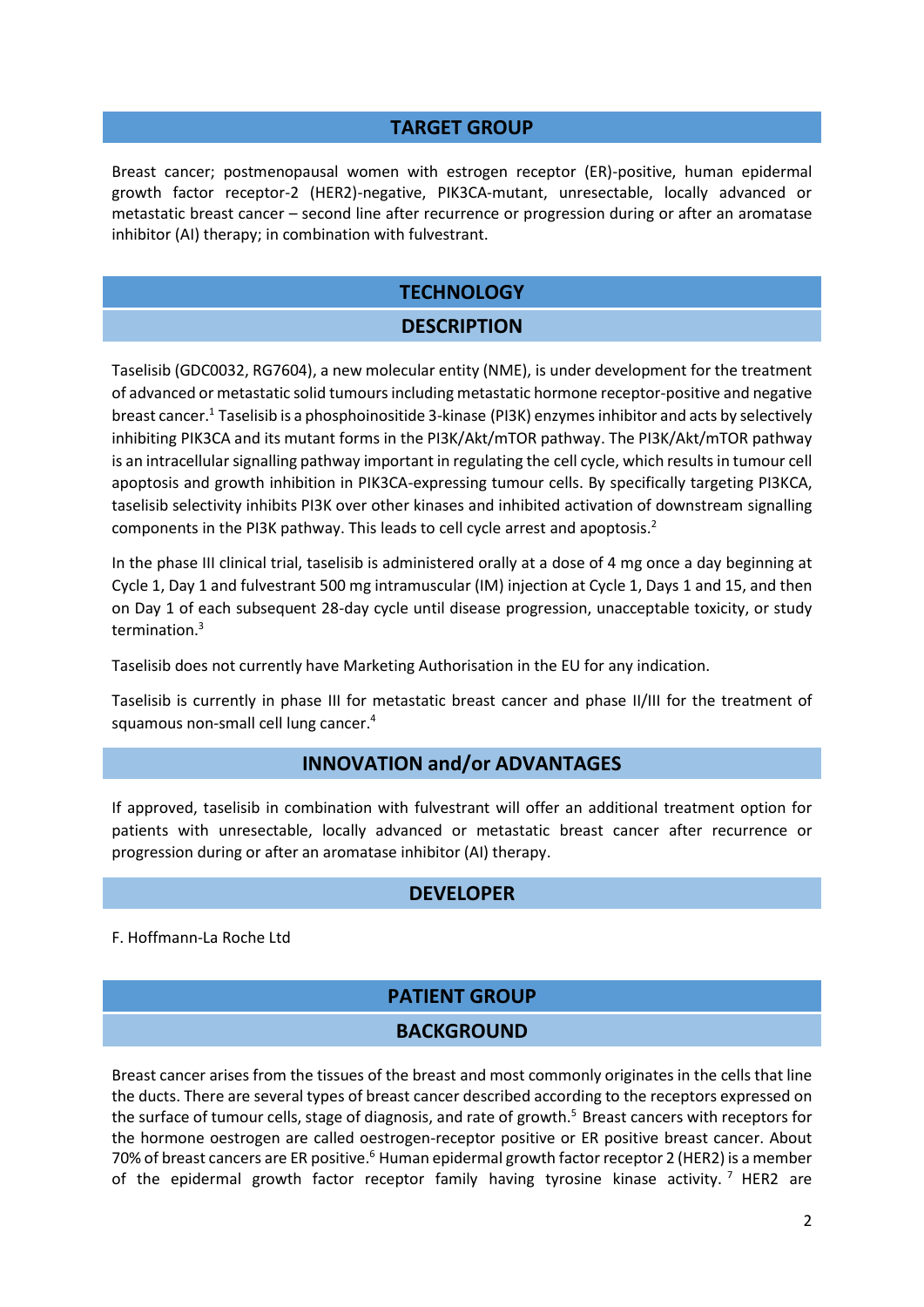overexpressed in around 15-25% of women with breast cancer and promote tumour growth.<sup>8</sup> HER2negative breast cancer refers to disease that does not overexpress HER2.<sup>5</sup>

Advanced or metastatic (stage IV) breast cancer refers to disease that has spread to other parts of the body. Common sites for metastases include the bones, liver, lung and brain. The causes of breast cancer are not completely understood, however a number of factors are known to increase its likelihood, such as exposure to radiation, increased alcohol consumption, being taller, being overweight or obese, exposure to oestrogen and hormone replacement therapy, greater breast tissue density, and genetic factors.<sup>9</sup> The risk of developing breast cancer is also known to increase markedly with inheritance of certain genes (e.g. BRCA2, BRCA1 and TP53).<sup>10</sup>

Breast cancer in adults can occur at any age, though there is an increased risk in postmenopausal women, and a previous benign breast lump or diagnosis of early breast cancer further increases the risk. <sup>8</sup> Breast cancer is normally characterised by a lump or thickened tissue in the breast area, however not all lumps will be cancerous. Other features include a change in breast size or shape, discharge from the nipple (which may include blood), lumps/swelling in armpits, dimples on the skin of the breast and a rash around the nipple area. Symptoms include pain in the breast or axilla and signs and symptoms can occur in one or both breasts. <sup>8</sup>

#### **CLINICAL NEED and BURDEN OF DISEASE**

Breast cancer isthe most common cancer in the UK, with an incidence of 172.1 per 100,000 population in 2014 in females and an incidence of 1.5 per 100,000 population in 2014 in men.<sup>11</sup> The prevalence of breast cancer in females in the UK in 2015 was 691,000. <sup>12</sup> In 2014, there were 11,433 breast cancer deaths in the UK: 11,360 (99%) in females and 73 (1%) in males, giving a female: male ratio of around 1,556:10. The crude mortality rate shows that there are around 35 breast cancer deaths for every 100,000 females in the UK and less than 1 for every 100,000 males.

The survival rate for breast cancer 2007 to 2011 in the UK was 92.1% and 85% for men and women respectively. Breast cancer survival rates are mainly impacted by cancer stage at diagnosis, e.g. >5 years survival in those diagnosed 2002 to 2006 is 90%, 70%, 50% and 13% for diagnosis at Stage 1, Stage 2, Stage 3 and Stage 4 respectively.<sup>13</sup>

From 2016 to 2017, there were 203,454 admissions (205,821 female, 1,222 male) for malignant neoplasm of the breast (ICD-10: C50) in England, resulting in 85,801 bed days and 207,043 finished consultant episodes.<sup>14</sup>

The hormone receptor status of the breast cancer affects prognosis. HR+ breast cancers have higher rates of survival compared to HR-ve breast cancers (breast cancer cells which do not overexpress oestrogen or progesterone receptors) at 5 years after diagnosis (1989 to 2004) at 85% vs. 69% respectively.<sup>15</sup> However, no independent data on breast cancer by HR status could be obtained from available published sources apart from survival rates.

#### **PATIENT PATHWAY**

#### **RELEVANT GUIDANCE**

#### **NICE GUIDANCE**

 NICE technology appraisal in development. Breast cancer (hormone receptor positive, HER2 negative) – palbociclib (GID-TA10068). Expected date of issue to be confirmed: TBC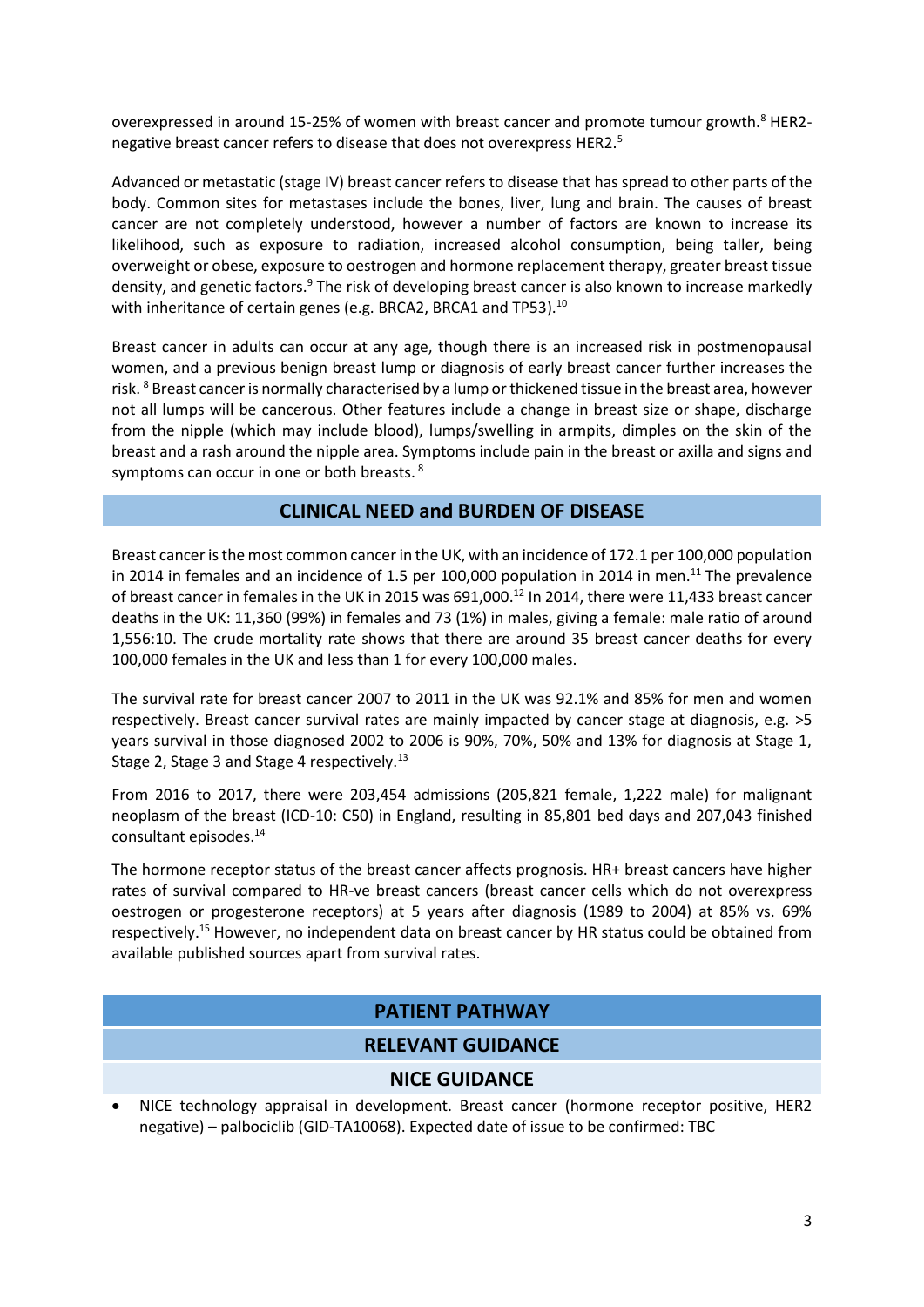- NICE technology appraisal in development. Eribulin for treating locally advanced or metastatic breast cancer after one prior chemotherapy regimens (GID-TA10094). Expected date of issue to be confirmed: TBC
- NICE technology appraisal in development. Abemaciclib monotherapy for treating advanced hormone-receptor positive, HER2- negative breast cancer after endocrine therapy and chemotherapy (GID-TA10264). Expected date of issue to be confirmed: TBC
- NICE technology appraisal in development. Abemaciclib with fulvestrant for treating advanced hormone-receptor positive, HER2- negative breast cancer after endocrine therapy (GID-TA10263). Expected date of issue to be confirmed: TBC
- $\bullet$
- NICE technology appraisal. Everolimus with exemestane for treating advanced breast cancer after endocrine therapy (TA421). December 2016.
- NICE technology appraisal. Eribulin for treating locally advanced or metastatic breast cancer after 2 or more chemotherapy regimens (TA423). December 2016.
- NICE technology appraisal. Fulvestrant for the treatment of locally advanced or metastatic breast cancer (TA239). December 2011.
- NICE clinical guideline. Advanced breast cancer: diagnosis and treatment (CG81). February 2009.
- NICE clinical guideline. Early and locally advanced breast cancer: diagnosis and treatment (CG80). February 2009.
- Improving outcomes in breast cancer. Cancer service guideline (CSG1) Published August 2002
- NICE quality standard. Breast cancer (QS12). September 2011. Updated June 2016

#### **NHS ENGLAND and POLICY GUIDANCE**

- NHS England. 2013/14 NHS Standard Contract for Cancer: Chemotherapy (Adult). B15/S/a.
- NHS England. 2013/14 NHS Standard Contract for Cancer: Radiotherapy (All Ages). B01/S/a.

#### **OTHER GUIDANCE**

- National Comprehensive Cancer Network. *Clinical Practice Guidelines in Oncology (NCCN Guidelines): Breast Cancer*. Version 2.2017 – April 2017.<sup>16</sup>
- Cardoso F, Costa A, Norton L et al. ESO-ESMO 2nd international consensus guidelines for advanced breast cancer (ABC2). *The Breast* 23(5), Oct 2014. P 489-502.<sup>17</sup>

#### **CURRENT TREATMENT OPTIONS**

If HR+ and HER- breast cancer recurs or progresses after hormonal therapy, a variety of second and third line treatments are also currently recommended by NICE, which include:<sup>18</sup>

- Everolimus second line treatment recommended for HR+, HER2-negative recurrent breast cancer in postmenopausal women after non-steroidal aromatase inhibitors
- Fulvestrant second line treatment for oestrogen receptor +, advanced/metastatic, antiooestrogen therapy resistant breast cancer in postmenopausal women. Use of this drug in this indication is licenced but NICE do not approve the use of this drug.<sup>19</sup>
- Eribulin third line treatment recommended for advance/metastatic breast cancer which has progressed after at least 2 chemotherapy regimens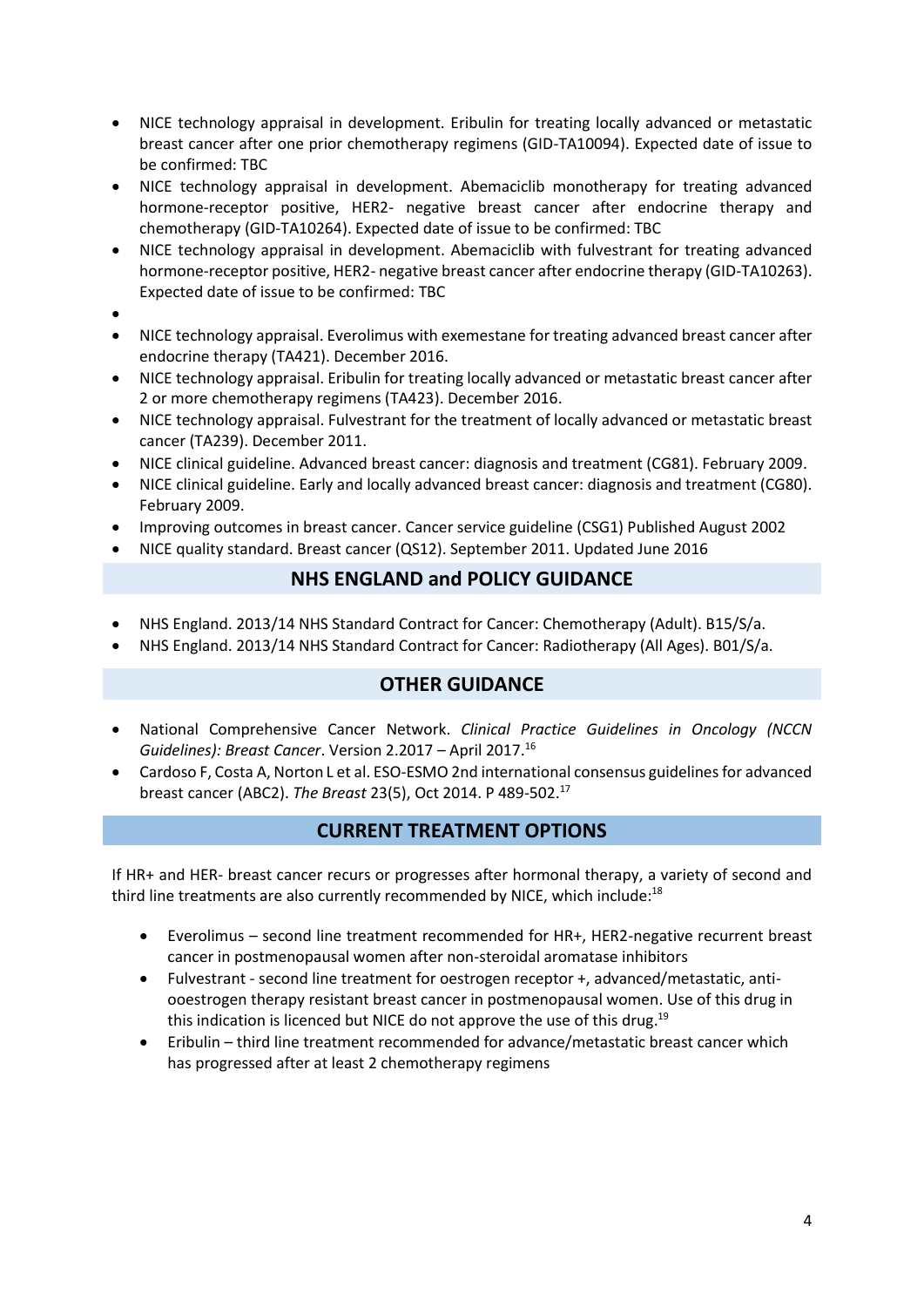# **EFFICACY and SAFETY**

| <b>Trial</b>                        | SANDPIPER, GO29058, NCT02340221, EudraCT Number: 2014-003185-25;;<br>phase III                                                                                                                                                                                                                                                                                                                                                                                                                                                                                                                                                                                                                                                                                                                                                                                                                                                                                                                                                         |  |  |
|-------------------------------------|----------------------------------------------------------------------------------------------------------------------------------------------------------------------------------------------------------------------------------------------------------------------------------------------------------------------------------------------------------------------------------------------------------------------------------------------------------------------------------------------------------------------------------------------------------------------------------------------------------------------------------------------------------------------------------------------------------------------------------------------------------------------------------------------------------------------------------------------------------------------------------------------------------------------------------------------------------------------------------------------------------------------------------------|--|--|
| <b>Sponsor</b>                      | F. Hoffmann-La Roche Ltd                                                                                                                                                                                                                                                                                                                                                                                                                                                                                                                                                                                                                                                                                                                                                                                                                                                                                                                                                                                                               |  |  |
| <b>Status</b>                       | Ongoing, recruiting                                                                                                                                                                                                                                                                                                                                                                                                                                                                                                                                                                                                                                                                                                                                                                                                                                                                                                                                                                                                                    |  |  |
| Source of<br><b>Information</b>     | Trial registry <sup>20</sup>                                                                                                                                                                                                                                                                                                                                                                                                                                                                                                                                                                                                                                                                                                                                                                                                                                                                                                                                                                                                           |  |  |
| <b>Location</b>                     | USA and 14 EU countries (incl UK)                                                                                                                                                                                                                                                                                                                                                                                                                                                                                                                                                                                                                                                                                                                                                                                                                                                                                                                                                                                                      |  |  |
| <b>Design</b>                       | Randomized, double-blind, placebo-controlled, parallel assignment, multi-<br>centred                                                                                                                                                                                                                                                                                                                                                                                                                                                                                                                                                                                                                                                                                                                                                                                                                                                                                                                                                   |  |  |
| <b>Participants</b>                 | n=600 (planned); 18 Years and Older; females; breast cancer; Oestrogen<br>Receptor (ER) positive; Human Epidermal Growth Factor Receptor 2 (HER2)<br>negative; locally advanced; phosphatidylinositol-4,5-bisphosphate 3-kinase;<br>catalytic subunit alpha (PIK3CA) gene mutant positive; postmenopausal<br>women; progressive and recurrent disease despite an aromatase inhibitor (AI)<br>therapy                                                                                                                                                                                                                                                                                                                                                                                                                                                                                                                                                                                                                                   |  |  |
| <b>Schedule</b>                     | Randomised to taselisib 4mg orally once daily beginning at Cycle 1, Day 1; or<br>placebo beginning at Cycle 1, Day 1; both in combination with fulvestrant 500<br>mg intramuscular (IM) injection at Cycle 1, Days 1 and 15, and then on Day 1 of<br>each subsequent 28-day cycle until disease progression, unacceptable toxicity,<br>or study termination.                                                                                                                                                                                                                                                                                                                                                                                                                                                                                                                                                                                                                                                                           |  |  |
| Follow-up                           | Not reported                                                                                                                                                                                                                                                                                                                                                                                                                                                                                                                                                                                                                                                                                                                                                                                                                                                                                                                                                                                                                           |  |  |
| Primary<br><b>Outcomes</b>          | Progression-free survival (PFS)<br>To compare the efficacy between taselisib plus fulvestrant versus placebo plus<br>fulvestrant                                                                                                                                                                                                                                                                                                                                                                                                                                                                                                                                                                                                                                                                                                                                                                                                                                                                                                       |  |  |
| <b>Secondary</b><br><b>Outcomes</b> | Overall survival<br>$\bullet$<br>Percentage of participants with objective response (Partial Response<br>٠<br>[PR] Plus Complete Response [CR]<br>Percentage of participants with clinical benefit<br>٠<br>Clinical benefit is defined as objective response (PR+CR), or no<br>$\bullet$<br>disease progression lasting for more than or equal to $\left(\frac{p}{r}\right)$ 24 weeks<br>since randomization.<br>Duration of objective response<br><b>PFS</b><br>Percentage of participants with adverse events<br>Maximum observed plasma concentration (Cmax) of taselisib<br>٠<br>Minimum observed plasma concentration (Cmin) of taselisib<br>٠<br>European organisation for research and treatment of cancer (EORTC)<br>$\bullet$<br>quality of life questionnaire score 30 (QLQ-C30) Score<br>Modified EORTC quality of life questionnaire breast cancer module<br>٠<br>23 (QLQ-BR23) score<br>Patient-reported outcomes<br>To evaluate the safety of taselisib plus fulvestrant versus placebo plus<br>$\bullet$<br>fulvestrant |  |  |
| <b>Key Results</b>                  |                                                                                                                                                                                                                                                                                                                                                                                                                                                                                                                                                                                                                                                                                                                                                                                                                                                                                                                                                                                                                                        |  |  |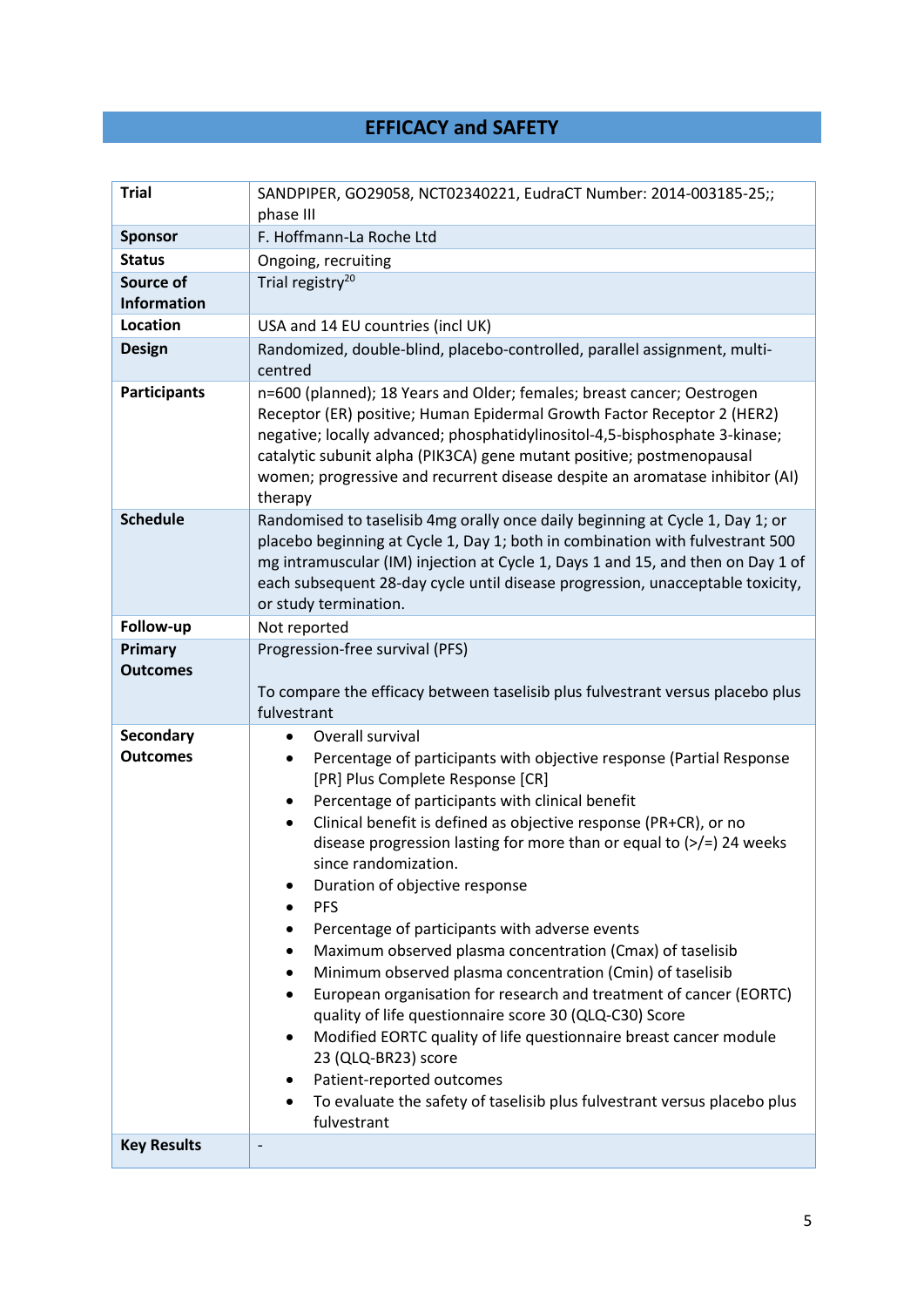| <b>Adverse effects</b><br>(AEs) | $\overline{\phantom{0}}$ |
|---------------------------------|--------------------------|
| Expected                        | Not reported             |
| reporting date                  |                          |

#### **ESTIMATED COST and IMPACT**

**COST**

The cost of taselisib is not yet known.

| Drug                                                     | Dose                                                                                                            | Unit cost          |
|----------------------------------------------------------|-----------------------------------------------------------------------------------------------------------------|--------------------|
| Everolimus (Afinitor) <sup>21</sup>                      | 10 mg once daily                                                                                                | £89.1              |
| <b>Fulvestrant (Faslodex</b><br>250mg/5ml) <sup>22</sup> | 500 mg every 2 weeks for the first 3<br>doses, then 500 mg every month, to<br>be administered into the buttock. | £261.2             |
| Eribulin (Halaven) <sup>23</sup>                         | 0.88mg/2ml solution for injection vials<br>1.32mg/3ml solution for injection vials                              | £361.00<br>£541.50 |

# **IMPACT – SPECULATIVE**

#### **IMPACT ON PATIENTS AND CARERS**

- ☒ Reduced mortality/increased length of survival
	-

☐ Reduced symptoms or disability

☐ Other ☐ No impact identified

## **IMPACT ON HEALTH and SOCIAL CARE SERVICES**

☐ Increased use of existing services ☐ Decreased use of existing services ☐ Re-organisation of existing services ☐ Need for new services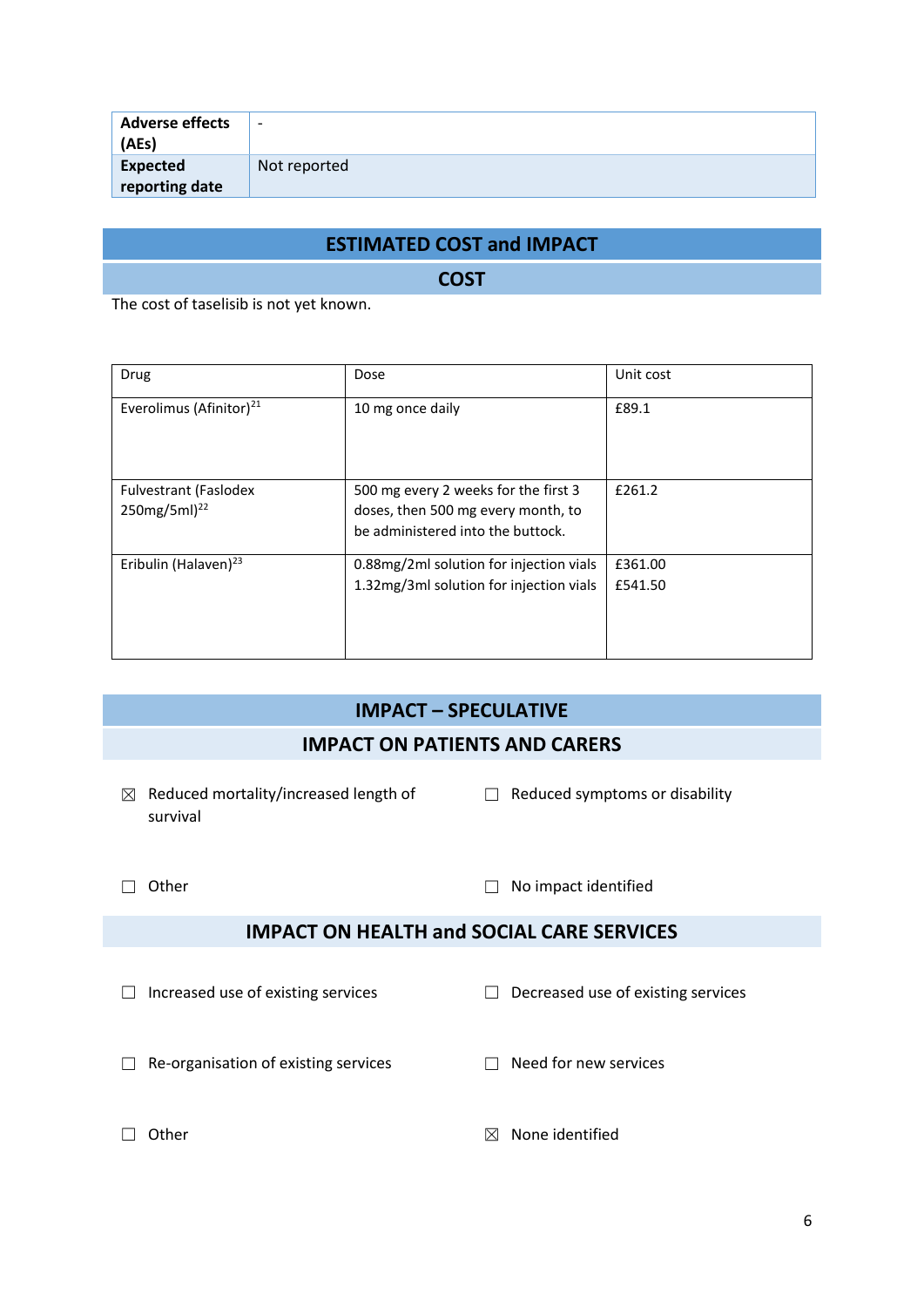#### **IMPACT ON COSTS and OTHER RESOURCE USE**

| Increased drug treatment costs<br>$\boxtimes$ | Reduced drug treatment costs |
|-----------------------------------------------|------------------------------|
| Other increase in costs                       | Other reduction in costs     |
| Other                                         | None identified              |
|                                               | <b>OTHER ISSUES</b>          |

 $\Box$  Clinical uncertainty or other research question identified

**.** 

 $<sup>8</sup>$  None identified</sup>

#### **REFERENCES**

<sup>1</sup> Global Data. *Taselisib*. Available from: [https://pharma.globaldata.com](https://pharma.globaldata.com/) [Accessed 25 October 2017, log in required]

<sup>2</sup> Biooncology Company Website. Available from: [https://www.biooncology.com/pipeline](https://www.biooncology.com/pipeline-molecules/taselisib.html)[molecules/taselisib.html](https://www.biooncology.com/pipeline-molecules/taselisib.html) [Accessed 25 October 2017]

<sup>3</sup> Clinical trials. Available from[: https://clinicaltrials.gov/ct2/show/NCT02340221?cond=NCT02340221&rank=1](https://clinicaltrials.gov/ct2/show/NCT02340221?cond=NCT02340221&rank=1) [Accessed 25 October 2017]

<sup>4</sup> Global Data. *Taselisib*. Available from: [https://pharma.globaldata.com](https://pharma.globaldata.com/) [Accessed 25 October 2017, log in required]

<sup>5</sup> Breast Cancer Care. *Breast cancer facts.* Available fro[m http://www.breastcancercare.org.uk/breast](http://www.breastcancercare.org.uk/breast-cancerinformation/about-breast-cancer/breast-cancer-facts)[cancerinformation/about-breast-cancer/breast-cancer-facts](http://www.breastcancercare.org.uk/breast-cancerinformation/about-breast-cancer/breast-cancer-facts) [Accessed 25 October 2017].

<sup>6</sup> Macmillan Website. Available from[: https://www.macmillan.org.uk/information-and-support/breast](https://www.macmillan.org.uk/information-and-support/breast-cancer/treating/treatment-decisions/understanding-your-diagnosis/receptors-for-breast-cancer.html)[cancer/treating/treatment-decisions/understanding-your-diagnosis/receptors-for-breast-cancer.html](https://www.macmillan.org.uk/information-and-support/breast-cancer/treating/treatment-decisions/understanding-your-diagnosis/receptors-for-breast-cancer.html) [Accessed 25 October 2017].

<sup>7</sup> Nida Iqbal and Naveed Iqbal. 2014. Human Epidermal Growth Factor Receptor 2 (HER2) in Cancers: Overexpression and Therapeutic Implications, *Molecular Biology International*, vol. 2014, Article ID 852748, 9 p. doi:10.1155/2014/852748

<sup>8</sup> Macmillan Cancer Support. HER2 positive breast cancer. Available from

[http://www.macmillan.org.uk/cancerinformation/cancertypes/breast/aboutbreastcancer/typesandrelatedcon](http://www.macmillan.org.uk/cancerinformation/cancertypes/breast/aboutbreastcancer/typesandrelatedconditions/her2%20positive.aspx) [ditions/her2%20positive.aspx](http://www.macmillan.org.uk/cancerinformation/cancertypes/breast/aboutbreastcancer/typesandrelatedconditions/her2%20positive.aspx) [Accessed 25 October 2017].

<sup>9</sup> NHS choices. *Breast Cancer (female) – Causes.* August 2014. Available from <http://www.nhs.uk/Conditions/Cancer-of-the-breast-female/Pages/Causes.aspx>[Accessed 25 October 2017]

<sup>10</sup> National Comprehensive Cancer Network. *Breast Cancer.* Available from:

[https://www.nccn.org/professionals/physician\\_gls/pdf/breast.pdf](https://www.nccn.org/professionals/physician_gls/pdf/breast.pdf) [Accessed 25 October 2017]

<sup>11</sup> Cancer Research UK. *Breast cancer incidence trends over time. Breast Cancer incidence (invasive) statistics 2017*. Available from: [http://www.cancerresearchuk.org/health-professional/cancer-statistics/statistics-by](http://www.cancerresearchuk.org/health-professional/cancer-statistics/statistics-by-cancer-type/breast-cancer/incidence-invasive#heading-Two)[cancer-type/breast-cancer/incidence-invasive#heading-Two](http://www.cancerresearchuk.org/health-professional/cancer-statistics/statistics-by-cancer-type/breast-cancer/incidence-invasive#heading-Two) [Accessed 25 October 2017]

<sup>12</sup> Cardoso F, Costa A, Norton L et al. ESO-ESMO 2nd international consensus guidelines for advanced breast cancer (ABC2). The Breast 23(5), Oct 2014. P 489-502. Available from

<http://www.sciencedirect.com/science/article/pii/S0960977614001581> [Accessed 25 October 2017]

<sup>13</sup> Macmillian Cancer Support. *The rich picture: people with breast cancer*. Macmillian Cancer Support. 2016. Available from [https://www.macmillan.org.uk/about-us/what-we-do/evidence/research-publications/rich](https://www.macmillan.org.uk/about-us/what-we-do/evidence/research-publications/rich-pictures.html)[pictures.html](https://www.macmillan.org.uk/about-us/what-we-do/evidence/research-publications/rich-pictures.html) [Accessed 25 October 2017]